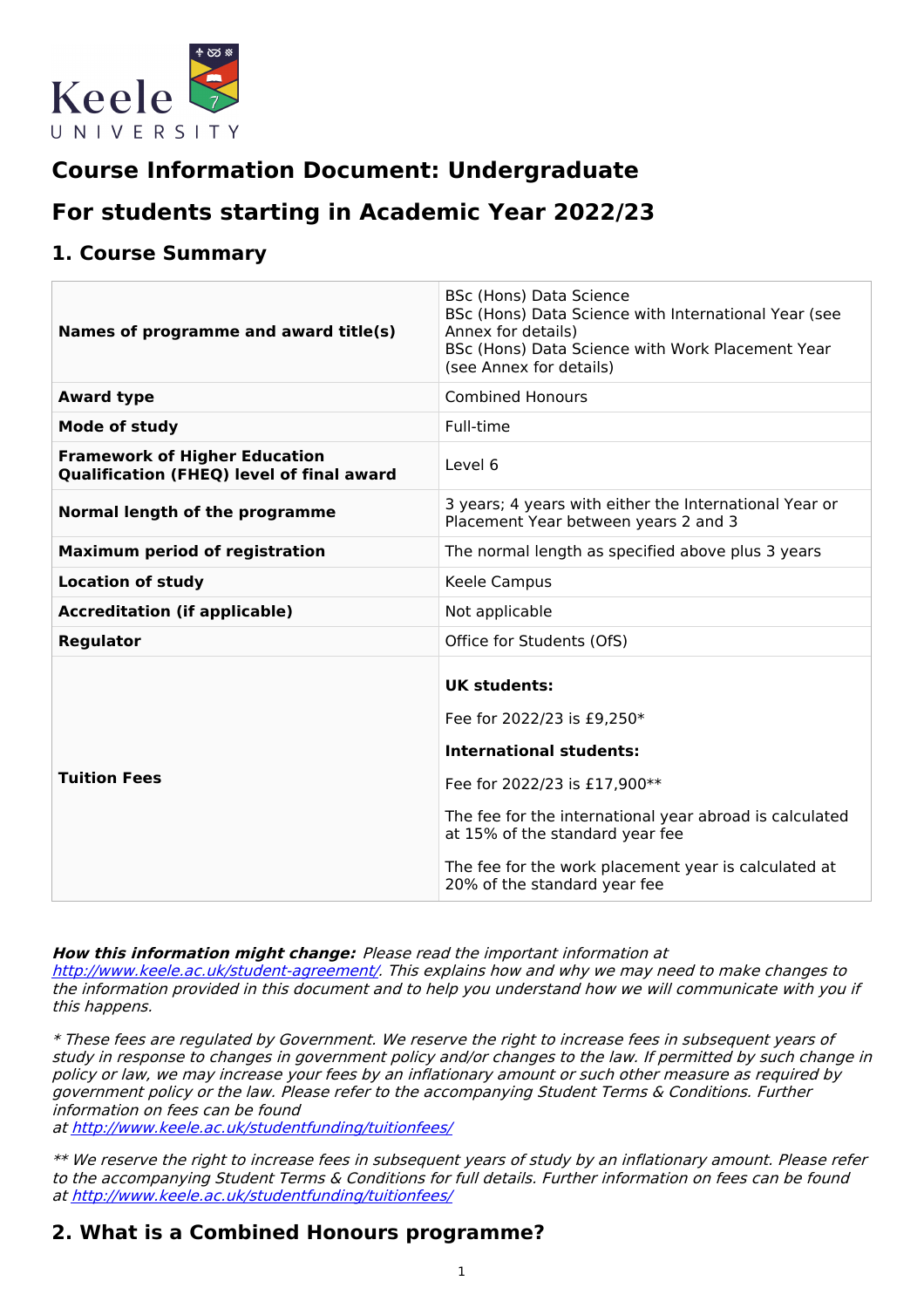Combined Honours degrees are degrees that are taken in two different subjects, resulting in an X and Y degree title. If you are taking a Combined Honours programme, these will be the two subjects you applied for. These are referred to as your Principal Subjects.

In a Combined Honours degree you must take at least 135 credits in each Principal Subject (270 credits in total), accrued over all three levels of study, with at least 45 credits at each level of study (Levels 4, 5 and 6) in each of two Principal Subjects (90 credits per year). The remaining available credits can be filled with modules from these subjects or other subjects entirely.

As a Combined Honours student you can choose to study just one subject in your final year of study, taking a minimum of 90 credits in this subject. This will result in an X with Y degree title.

# **3. Overview of the Programme**

The Combined Honours Data Science Degree is a programme for students with an interest in the application of data science and computing to a wide range of theoretical and real world problems. Data driven computer systems are now vital to business, government, science and society, and there is much demand for graduates with the professional understanding and practical skills to harness software and hardware technologies to solve real-world data analytics problems and develop the data analysis systems of the future. Many of the recent advances in these areas can be attributed to developments in computing and data science, and this trend is likely to increase in speed and impact.

The programme explores the theoretical underpinnings of the data science discipline and places an emphasis on practical data analytics, computer programming and software development. There are no specific subject requirements for entry to the programme, and no previous experience of computing or computer programming is assumed. Any mathematical knowledge needed beyond GCSE level is taught as part of the data science and computing modules included in the programme.

# **4. Aims of the programme**

The broad aims of the programme are to:

- Develop your intellectual, practical and additional transferable skills, to enable you to gain a sound academic grounding in the discipline of Data Science and relevant aspects of Computer Science and Mathematics.
- Develop an understanding of the professional issues relevant to your working life.
- Include areas of teaching at the leading edge of the discipline, as informed by subject research, discipline and industry trends and market requirements.

# **5. What you will learn**

The intended learning outcomes of the programme (what students should know, understand and be able to do at the end of the programme), can be described under the following headings:

- Subject knowledge and understanding
- Subject specific skills
- Behaviours and transferable skills (including employability skills)
- Work experience abilities and skills

## **A. Subject knowledge and understanding**

Successful students will be able to demonstrate knowledge and understanding of:

LO1.1 The context of Data Science and the Data Science community in relation to computer science, statistics and software engineering. How differing schools of thought in these disciplines have driven new approaches to data systems.

LO1.2 How Data Science operates within the context of data governance, data security, and communications. How Data Science can be applied to improve an organisation's processes, operations and outputs. How data and analysis may exhibit biases and prejudice. How ethics and compliance affect Data Science work, and the impact of international regulations (including the General Data Protection Regulation). Recognise the professional, economic, social, environmental, moral and ethical issues involved in the sustainable exploitation of data science and computer technology and be guided by the adoption of appropriate professional, ethical and legal practices.

LO1.3 How data can be used systematically, through an awareness of key platforms for data and analysis in an organisation, including: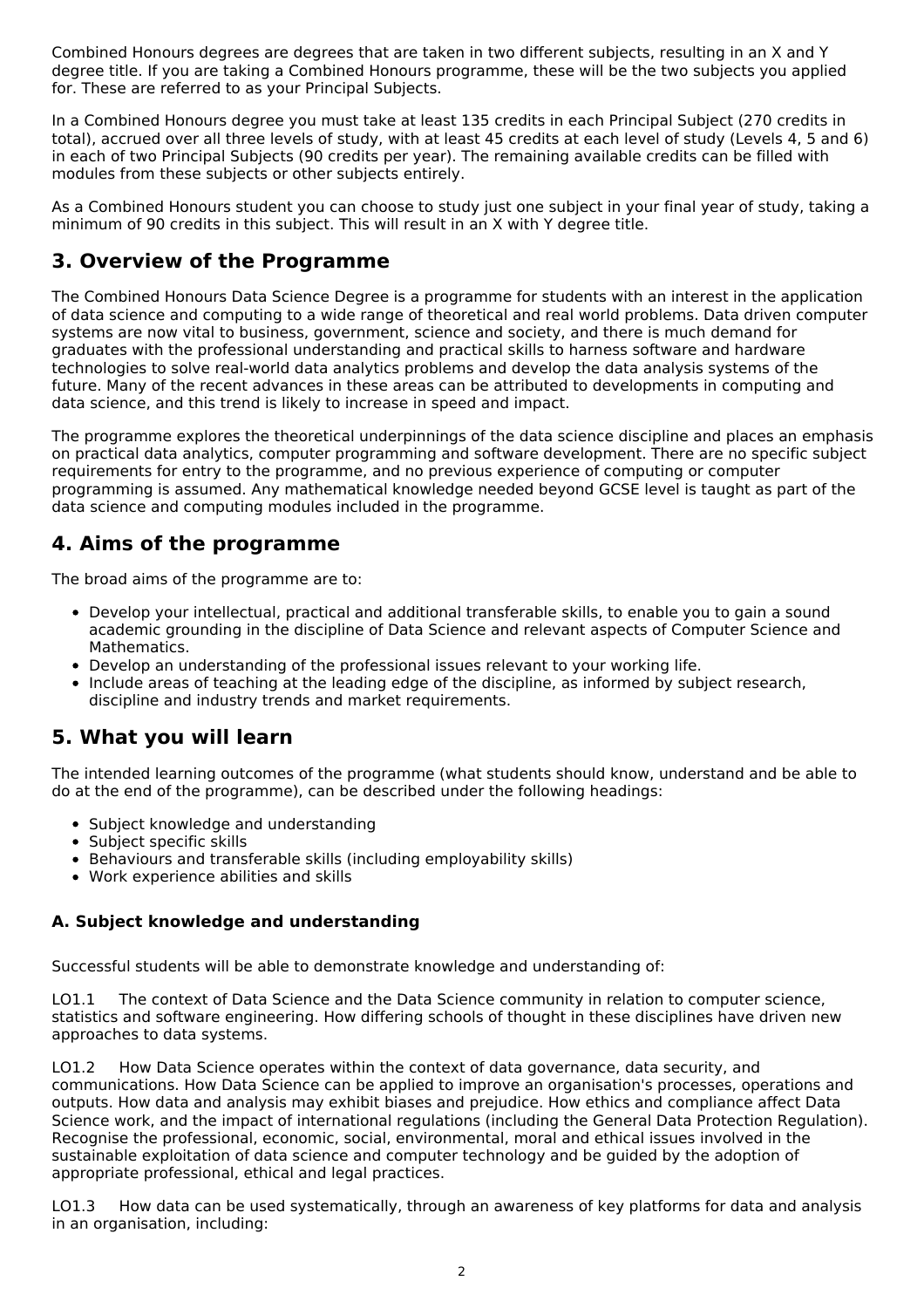A. Data processing and storage, including on-premise and cloud technologies.

B. Database systems including relational, data warehousing & online analytical processing, "NoSQL" and real-time approaches; the pros and cons of each approach.

C. Data-driven decision making and the good use of evidence and analytics in making choices and decisions.

LO1.4 How to design, implement and optimise analytical algorithms - as prototypes and at production scale - using:

A. Statistical and mathematical models and methods.

B. Advanced and predictive analytics, machine learning and artificial intelligence techniques, simulations, optimisation, and automation.

C. Applications such as computer vision and Natural Language Processing.

D. An awareness of the computing and organisational resource constraints and trade-offs involved in selecting models, algorithms and tools.

E. Development standards, including programming practice, testing, source control.

LO1.5 The data landscape: how to critically analyse, interpret and evaluate complex information from diverse datasets:

A. Sources of data including but not exclusive to files, operational systems, databases, web services, open data, government data, news and social media.

B. Data formats, structures and data delivery methods including "unstructured" data.

C. Common patterns in real-world data.

## **B. Subject specific skills**

Successful students will be able to:

LO2.1 Identify and clarify problems an organisation faces, and reformulate them into Data Science problems. Devise solutions and make decisions in context by seeking feedback from stakeholders. Apply scientific methods through experiment design, measurement, hypothesis testing and delivery of results. Collaborate with colleagues to gather requirements.

LO2.2 Perform data engineering: create and handle datasets for analysis. Use tools and techniques to source, access, explore, profile, pipeline, combine, transform and store data, and apply governance (quality control, security, privacy) to data.

LO2.3 Identify and use an appropriate range of programming languages and tools for data manipulation, analysis, visualisation, and system integration. Select appropriate data structures and algorithms for the problem. Develop reproducible analysis and robust code, working in accordance with software development standards, including security, accessibility, code quality and version control.

LO2.4 Use analysis and models to inform and improve organisational outcomes, building models and validating results with statistical testing: perform statistical analysis, correlation vs causation, feature selection and engineering, machine learning, optimisation, and simulations, using the appropriate techniques for the problem.

LO2.5 Implement data solutions, using relevant software engineering architectures and design patterns. Evaluate Cloud vs. on-premise deployment. Determine the implicit and explicit value of data. Assess value for money and Return on Investment. Scale a system up/out. Evaluate emerging trends and new approaches. Compare the pros and cons of software applications and techniques.

LO2.6 Find, present, communicate and disseminate outputs effectively and with high impact through creative storytelling, tailoring the message for the audience. Use the best medium for each audience, such as technical writing, reporting and dashboards. Visualise data to tell compelling and actionable narratives. Make recommendations to decision makers to contribute towards the achievement of organisation goals.

LO2.7 Develop and maintain collaborative relationships at strategic and operational levels, using methods of organisational empathy (human, organisation and technical) and build relationships through active listening and trust development.

LO2.8 Use project delivery techniques and tools appropriate to their Data Science project and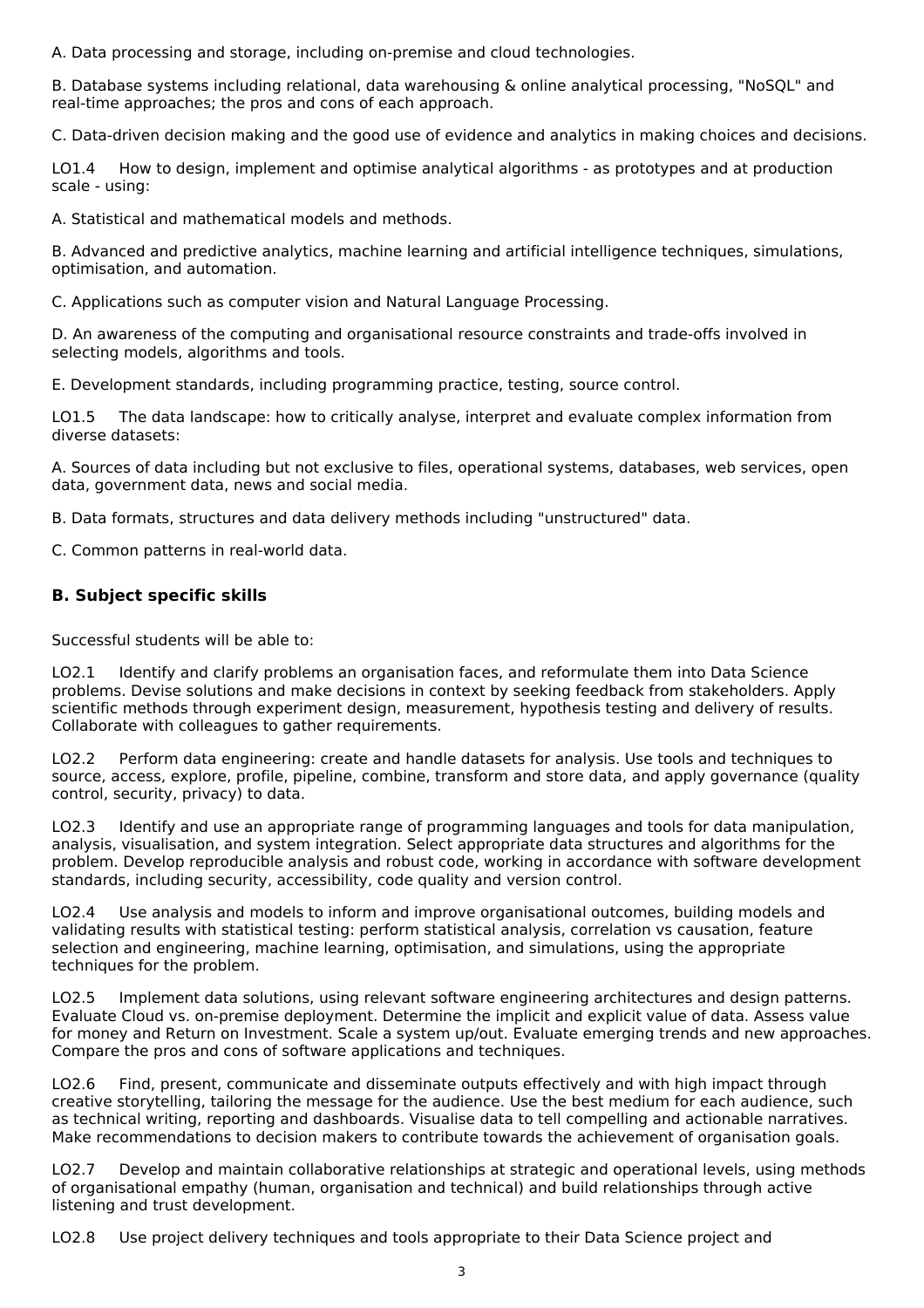organisation. Plan, organise and manage resources to successfully run a small Data Science project, achieve organisational goals and enable effective change.

## **C. Behaviours and transferable skills (including employability skills)**

Successful students will have the opportunity to develop:

LO3.1 An inquisitive approach: the curiosity to explore new questions, opportunities, data, and techniques; tenacity to improve methods and maximise insights; and relentless creativity in their approach to solutions.

LO3.2 Empathy and positive engagement to enable working and collaborating in multi-disciplinary teams, championing and highlighting ethics and diversity in data work.

LO3.3 Adaptability and dynamism when responding to varied tasks and organisational timescales, and pragmatism in the face of real-world scenarios.

LO3.4 Consideration of problems in the context of organisation goals.

LO3.5 An impartial, scientific, hypothesis-driven approach to work, rigorous data analysis methods, and integrity in presenting data and conclusions in a truthful and appropriate manner.

LO3.6 A commitment to keeping up to date with current thinking and maintaining personal development. Including collaborating with the data science community.

LO3.7 The ability to construct well-argued and grammatically correct documents. The ability to locate and retrieve relevant ideas, and ensure these are correctly and accurately referenced and attributed.

LO3.8 Recognising factors in environmental and societal contexts relating to the opportunities and challenges created by data analytics and computing systems across a range of human activities.

## **D. Work experience abilities and skills**

Successful students will be able to:

LO4.1 Apply academic theory learnt as part of the taught degree to real-world scenarios.

LO4.2 Reflect on their study activities and experiences and evaluate their learning in the context of the real world.

LO4.3 Explain how the professional data science and analytics sector operates and identify the skills required to pursue careers within the sector.

### **Keele Graduate attributes**

Engagement with this programme will enable you to develop your intellectual, personal and professional capabilities. At Keele, we call these our ten Graduate Attributes and they include independent thinking, synthesizing information, creative problem solving, communicating clearly, and appreciating the social, environmental and global implications of your studies and activities. Our educational programme and learning environment is designed to help you to become a well-rounded graduate who is capable of making a positive and valued contribution in a complex and rapidly changing world, whichever spheres of life you engage in after your studies are completed.

Further information about the Keele Graduate Attributes can be found here: <http://www.keele.ac.uk/journey/>

# **6. How is the programme taught?**

Learning and teaching methods used on the programme vary according to the subject matter and level of the module. They include the following:

- **Traditional lectures** providing students with detailed notes, often supported by copies of lecture slides in print or electronic form.
- **Practical sessions** in computer laboratories often supported by copies of laboratory instruction sheets.
- **Web-based learning** using the University's virtual learning environment (KLE).
- **Tutorials** and **directed reading** on specific topics under the supervision of a member of academic staff.
- **Group project sessions** in which students develop a design for a software item to a level sufficient to allow implementation to follow.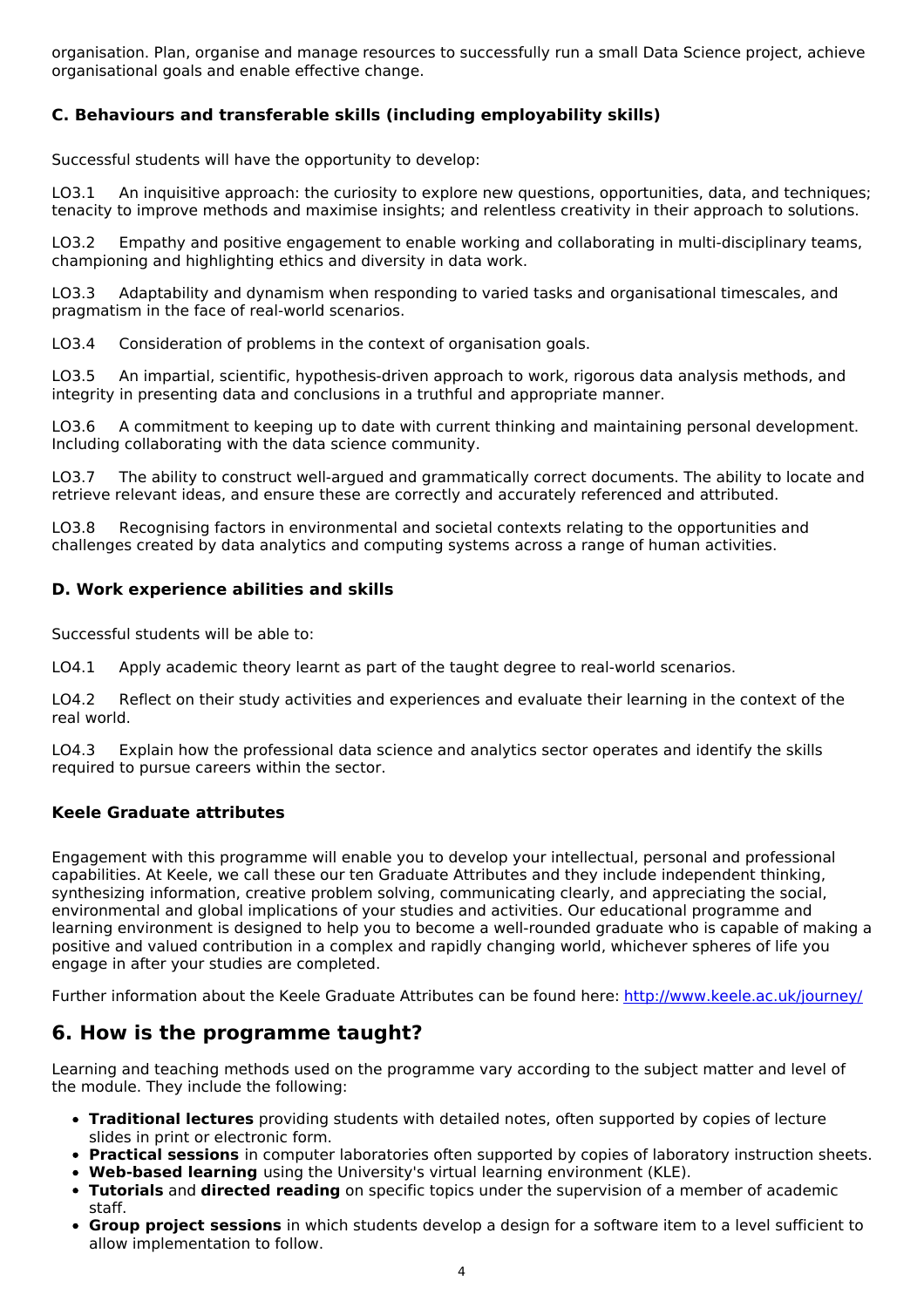Apart from these formal activities, students are also provided with regular opportunities to talk through particular areas of difficulty, and any special learning needs they may have, with their Personal Tutors or module lecturers on a one-to-one basis.

These learning and teaching methods enable students to achieve the learning outcomes of the programme in a variety of ways. For example:

- Lectures allow students to gain a systematic knowledge and understanding of data science concepts and ideas and how to apply them to the development of software and information systems.
- Web-based learning and directed reading allow students to develop their interest in data science, their ability to reflect on their own learning and to take responsibility for its development.
- Group sessions enable students to develop their written and oral communication skills.
- Practical sessions and group work encourages students to work both independently and in collaboration with others as well as enabling them to solve problems in new or unfamiliar environments.

# **7. Teaching Staff**

The Data Science academic staff currently comprises Professors, Readers, Senior Lecturers, Lecturers and Teaching Fellows, of whom a number are Associate Fellows, Fellows and Senior Fellows of the Higher Education Academy. Teaching will also involve demonstrators and session teachers who have significant experience in working in data science and computer science research and delivering practicals to data science and/or computer science students. More information about the Data Science staff is available at <http://www.keele.ac.uk/scm/staff/>

The University will attempt to minimise changes to our core teaching teams, however, delivery of the programme depends on having a sufficient number of staff with the relevant expertise to ensure that the programme is taught to the appropriate academic standard.

Staff turnover, for example where key members of staff leave, fall ill or go on research leave, may result in changes to the programme's content. The University will endeavour to ensure that any impact on students is limited if such changes occur.

# **8. What is the structure of the Programme?**

The academic year runs from September to June and is divided into two semesters. The number of weeks of teaching will vary from programme to programme, but you can generally expect to attend scheduled teaching sessions between the end of September and mid-December, and from mid-January to the end of April. Our degree courses are organised into modules. Each module is usually a self-contained unit of study and each is usually assessed separately with the award of credits on the basis of 1 credit  $= 10$  hours of student effort. An outline of the structure of the programme is provided in the tables below.

There are three types of module delivered as part of your programme. They are:

- Compulsory modules a module that you are required to study on this course;
- Optional modules these allow you some limited choice of what to study from a list of modules;
- Elective modules a free choice of modules that count towards the overall credit requirement but not  $\bullet$ the number of subject-related credits.

A summary of the credit requirements per year is as follows, with a minimum of 90 subject credits (compulsory plus optional) required for each year.

For further information on the content of modules currently offered, including the list of elective modules, please visit: <https://www.keele.ac.uk/recordsandexams/modulecatalogue/>

|         |                   | <b>Optional</b> |     | <b>Electives</b> |     |
|---------|-------------------|-----------------|-----|------------------|-----|
| Year    | <b>Compulsory</b> | Min             | Max | Min              | Max |
| Level 4 | 60                | 0               | 0   | Ω                | 0   |
| Level 5 | 45                | 0               | 15  | Ω                | 15  |
| Level 6 | 30                | 15              | 30  | Ω                | 15  |

## **Module Lists**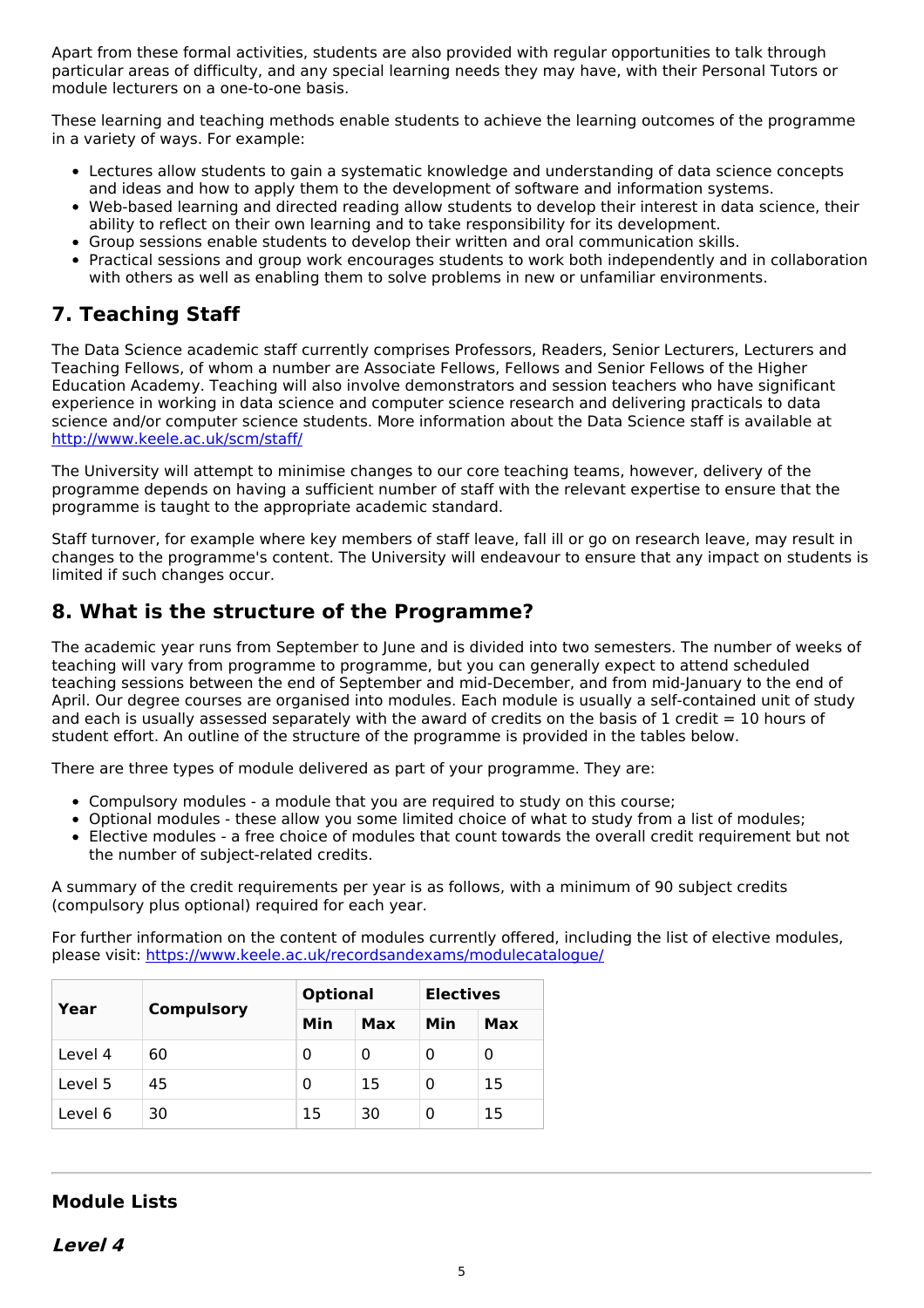| <b>Compulsory modules</b>                          | <b>Module Code</b> | <b>Credits</b> | <b>Period</b> |
|----------------------------------------------------|--------------------|----------------|---------------|
| Programming I - Programming<br><b>Fundamentals</b> | CSC-10024          | 15             | Semester 1    |
| Introduction to Data Science I                     | CSC-10058          | 15             | Semester 1    |
| Communication, Confidence and<br>Competence        | CSC-10056          | 15             | Semester 2    |
| Introduction to Data Science II                    | CSC-10060          | 15             | Semester 2    |

# **Level 5**

| <b>Compulsory modules</b>                   | <b>Module Code</b> | <b>Credits</b> | <b>Period</b> |
|---------------------------------------------|--------------------|----------------|---------------|
| Computational and Artificial Intelligence I | CSC-20043          | 15             | Semester 1    |
| Visualisation for Data Science              | CSC-20069          | 15             | Semester 1    |
| Database Systems                            | CSC-20002          | 15             | Semester 2    |

| <b>Optional modules</b>                            | <b>Module Code</b> | <b>Credits</b> | <b>Period</b> |
|----------------------------------------------------|--------------------|----------------|---------------|
| Web Technologies                                   | CSC-20021          | 15             | Semester 1    |
| Programming II - Data Structures and<br>Algorithms | CSC-20037          | 15             | Semester 1    |
| Individual Study Topic in Computer<br>Science      | CSC-20047          | 15             | Semester 1-2  |
| Software Engineering                               | CSC-20041          | 15             | Semester 2    |

# **Level 6**

| <b>Compulsory modules</b>       | <b>Module Code</b> | <b>Credits</b> | <b>Period</b> |
|---------------------------------|--------------------|----------------|---------------|
| Third Year Double Project - ISP | CSC-30014          | 30             | Semester 1-2  |

| <b>Optional modules</b>                      | <b>Module Code</b> | <b>Credits</b> | <b>Period</b> |
|----------------------------------------------|--------------------|----------------|---------------|
| <b>Bioinformatics</b>                        | CSC-30022          | 15             | Semester 1    |
| <b>Machine Learning Applications</b>         | CSC-30041          | 15             | Semester 1    |
| Data Mining                                  | CSC-30043          | 15             | Semester 1    |
| Advanced Databases and Applications          | CSC-30002          | 15             | Semester 2    |
| Advanced Web Technologies                    | CSC-30025          | 15             | Semester 2    |
| Computational and Artificial Intelligence II | CSC-30027          | 15             | Semester 2    |
| Data Ethics and Security                     | CSC-30045          | 15             | Semester 2    |

# **9. Final and intermediate awards**

Credits required for each level of academic award are as follows: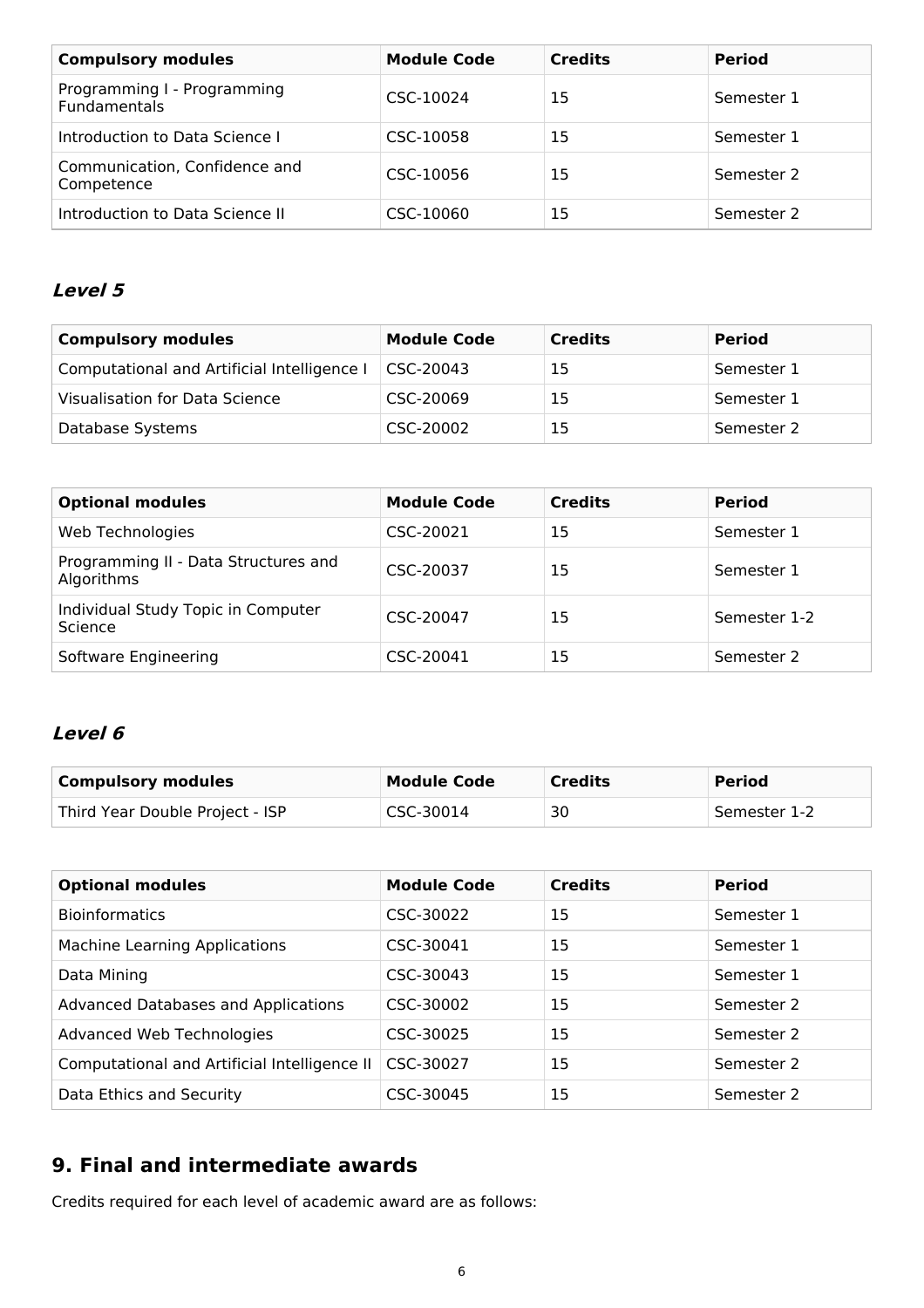| <b>Honours</b><br><b>Degree</b>                     | 360<br>credits            | You will require at least 120 credits at levels 4, 5 and 6<br>You must accumulate a minimum of 135 credits in each Principal Subject (270 credits<br>in total), with at least 45 credits at each level of study (Levels 4, 5 and 6) in each of<br>two Principal Subjects (90 credits per year). Your degree title will be 'subject X and<br>subject Y'.<br>If you choose to study one Principal subject in your final year of study a minimum of<br>90 credits in that subject is required. Your degree title will be 'subject X with subject<br>Υ'. |
|-----------------------------------------------------|---------------------------|------------------------------------------------------------------------------------------------------------------------------------------------------------------------------------------------------------------------------------------------------------------------------------------------------------------------------------------------------------------------------------------------------------------------------------------------------------------------------------------------------------------------------------------------------|
| <b>Diploma</b><br>in Higher<br><b>Education</b>     | 240<br>$c$ redits $\vert$ | You will require at least 120 credits at level 4 or higher and at least 120 credits at<br>level 5 or higher                                                                                                                                                                                                                                                                                                                                                                                                                                          |
| <b>Certificate</b><br>in Higher<br><b>Education</b> | 120<br>credits            | You will require at least 120 credits at level 4 or higher                                                                                                                                                                                                                                                                                                                                                                                                                                                                                           |

**International Year option:** in addition to the above students must pass a module covering the international year in order to graduate with a named degree including the 'international year' wording. Students who do not complete, or fail the international year, will be transferred to the three-year version of the programme.

**Work Placement Year option:** in addition to the above students must pass a non-credit bearing module covering the work placement year in order to graduate with a named degree including the 'with Work Placement Year' wording. Students who do not complete, or fail the work placement year, will be transferred to the three-year version of the programme.

# **10. How is the Programme Assessed?**

The wide variety of assessment methods used on this programme at Keele reflects the broad range of knowledge and skills that are developed as you progress through the degree programme. Teaching staff pay particular attention to specifying clear assessment criteria and providing timely, regular and constructive feedback that helps to clarify things you did not understand and helps you to improve your performance. The following list is representative of the variety of assessment methods used on your programme:

- **Unseen examinations** in different formats test a student's knowledge and understanding of computer science topics. Such examinations are of two hours in length and contain compulsory and possibly also optional questions.
- **Class tests** are taken during the course of a module, usually in a lecture slot. They are intended to assess a student's current understanding and subject knowledge in that module in a structured and focused manner. Some taught compulsory modules may have class tests as part of the assessment profile.
- **Coursework** normally consists of assignments designed to assess student's knowledge and understanding of the module material. Some of these assignments may be computer based; others take the form of individual reports, essays or group projects.
- **Short reports**: for which students are required to write up their own account of small group studies and discussions on particular topics.
- **Dissertations** are formal reports of work carried out by students undertaking a project. Projects involve the integration and application of theoretical knowledge and problem-solving skills to an identified programming need and/or research problem within the discipline. Dissertations describe product and process in extended detail.
- **Oral presentations** and reports assess a student's ability to communicate their knowledge and understanding, both visually and orally, to both general and academic audiences.

Marks are awarded for summative assessments designed to assess your achievement of learning outcomes. You will also be assessed formatively to enable you to monitor your own progress and to assist staff in identifying and addressing any specific learning needs. Feedback, including guidance on how you can improve the quality of your work, is also provided on all summative assessments within three working weeks of submission, unless there are compelling circumstances that make this impossible, and more informally in the course of tutorial and seminar discussions.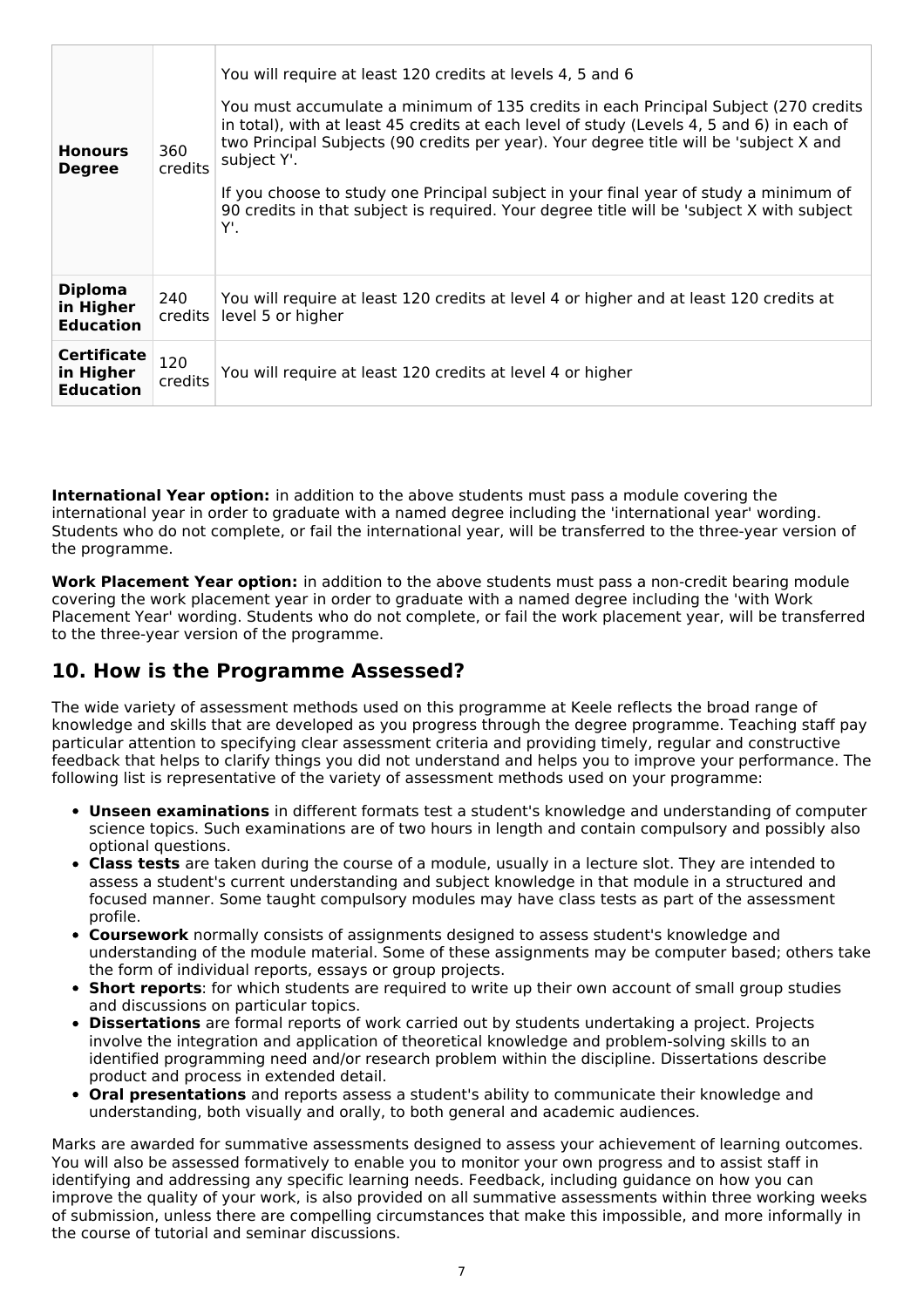# **11. Contact Time and Expected Workload**

This contact time measure is intended to provide you with an indication of the type of activity you are likely to undertake during this programme. The data is compiled based on module choices and learning patterns of students on similar programmes in previous years. Every effort is made to ensure this data is a realistic representation of what you are likely to experience, but changes to programmes, teaching methods and assessment methods mean this data is representative and not specific.

Undergraduate courses at Keele contain an element of module choice; therefore, individual students will experience a different mix of contact time and assessment types dependent upon their own individual choice of modules. The figures below are an example of activities that a student may expect on your chosen course by year stage of study. Contact time includes scheduled activities such as: lecture, seminar, tutorial, project supervision, demonstration, practical classes and labs, supervised time in labs/workshop, fieldwork and external visits. The figures are based on 1,200 hours of student effort each year for full-time students.

## **Activity**

|                     | <b>Scheduled learning and teaching</b><br>activities | <b>Guided independent</b><br><b>Study</b> | <b>Placements</b> |
|---------------------|------------------------------------------------------|-------------------------------------------|-------------------|
| Year 1 (Level<br>4) | 27%                                                  | 73%                                       | 0%                |
| Year 2 (Level<br>5) | 25%                                                  | 75%                                       | 0%                |
| Year 3 (Level<br>6) | 13%                                                  | 87%                                       | 0%                |

# **12. Accreditation**

This programme does not have accreditation from an external body.

# **13. University Regulations**

The University Regulations form the framework for learning, teaching and assessment and other aspects of the student experience. Further information about the University Regulations can be found at: <http://www.keele.ac.uk/student-agreement/>

If this programme has any exemptions, variations or additions to the University Regulations these will be detailed in an Annex at the end of this document titled 'Programme-specific regulations'.

# **14. Other Learning Opportunities**

## **Study abroad (semester)**

Students on the programme have the potential opportunity to spend a semester abroad in their second year studying at one of Keele's international partner universities.

Exactly which countries are available depends on the student's choice of degree subjects. An indicative list of countries is on the website (<http://www.keele.ac.uk/studyabroad/partneruniversities/>); however this does not guarantee the availability of study in a specific country as this is subject to the University's application process for studying abroad.

No additional tuition fees are payable for a single semester studying abroad but students do have to bear the costs of travelling to and from their destination university, accommodation, food and personal costs. Depending on the destination they are studying at additional costs may include visas, study permits, residence permits, and compulsory health checks. Students should expect the total costs of studying abroad to be greater than if they study in the UK, information is made available from the Global Education Team throughout the process, as costs will vary depending on destination.

Whilst students are studying abroad any Student Finance eligibility will continue, where applicable students may be eligible for specific travel or disability grants. Students who meet external eligibility criteria may be eligible for grants as part of this programme. Students studying outside of this programme may be eligible for income dependent bursaries at Keele. Students travel on a comprehensive Keele University insurance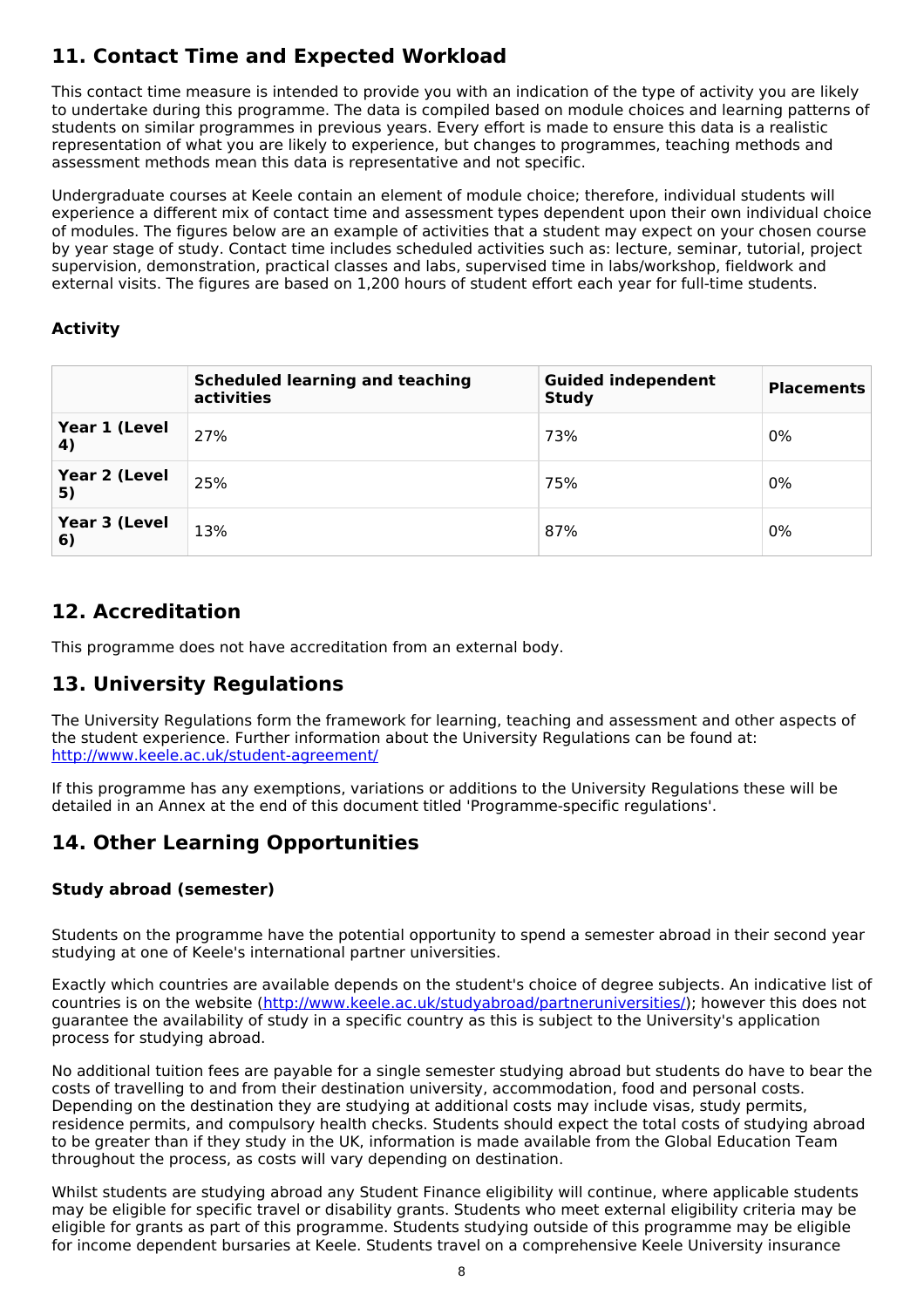plan, for which there are currently no additional charges. Some governments and/or universities require additional compulsory health coverage plans; costs for this will be advised during the application process.

## **Study Abroad (International Year)**

A summary of the International Year, which is a potential option for students after completion of year 2 (Level 5), is provided in the Annex for the International Year.

## **Work Placement Year**

A summary of the Work Placement Year, which is a potential option for students after completion of year 2 (Level 5), is provided in the Annex for the Work Placement Year.

# **15. Additional Costs**

### **Data Science Programme Additional Costs**

Some travel costs may be incurred if an external project is undertaken in the third year. However, any such costs would be discussed with you before the project was selected. It would be possible for you to select an internal project that would not incur any additional costs.

Students taking the Work Placement Year option will be responsible for organising their own placement with the support of the module tutors. This allows students to choose when and where to carry out their work placement, taking into consideration the potential living and travel expenses incurred and the effect on other times available to earn money. Students are encouraged to consider the potential costs incurred in carrying out the work placements at the time of setting them up. Further guidance and support on these considerations is available from the module tutors.

For international students taking the Work Placement Year option there may be implications and additional costs incurred by this transfer relating to applying for a new student Visa from outside of the UK before the transfer takes place.

These costs have been forecast by the University as accurately as possible but may be subject to change as a result of factors outside of our control (for example, increase in costs for external services). Forecast costs are reviewed on an annual basis to ensure they remain representative. Where additional costs are in direct control of the University we will ensure increases do not exceed 5%.

As to be expected there will be additional costs for inter-library loans and potential overdue library fines, print and graduation. We do not anticipate any further costs for this programme.

# **16. Annex - International Year**

### **Data Science with International Year**

Please note: in order to be eligible to take the International Year option your other subject must also offer this option. Please refer to the information published in the course document for your other subject.

### **International Year Programme**

Students registered for this Combined Honours programme may either be admitted for or apply to transfer during their period of study at Level 5 to the Combined Honours programme in both their principal subjects, providing that they meet the progression criteria outlined in this document. Students accepted onto the International Year programme will have an extra year of study at an international partner institution after they have completed Year 2 (Level 5) at Keele.

Students who successfully complete both the second year (Level 5) and the International Year will be permitted to progress to Level 6. Students who fail to satisfy the examiners in respect of the International Year will normally revert to the Combined Honours programme without the International Year and progress to Level 6 on that basis. The failure will be recorded on the student's final transcript.

Study at Level 4, Level 5 and Level 6 will be as per the main body of this document. The additional detail contained in this annex will pertain solely to students registered for the International Year option.

### **International Year Programme Aims**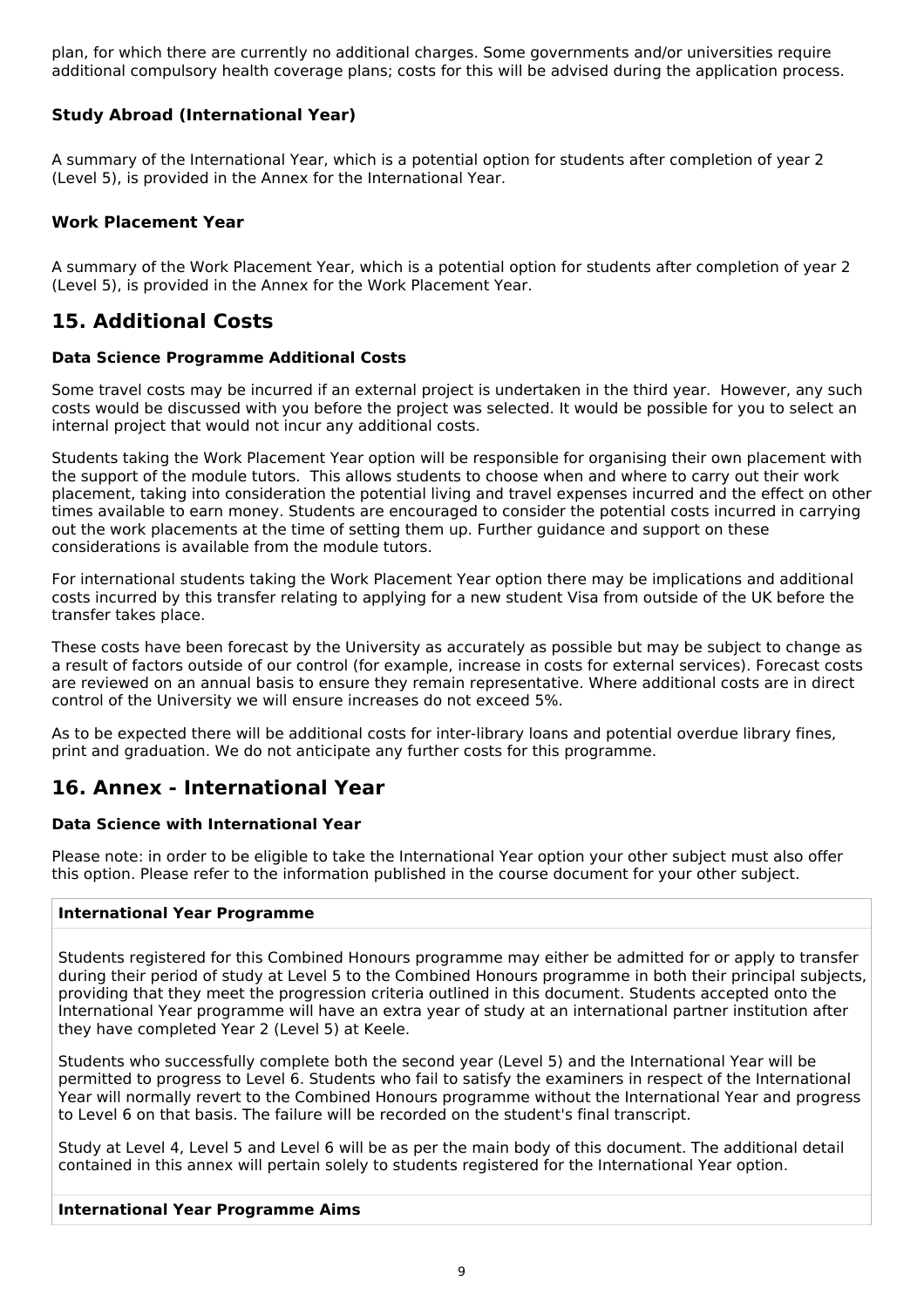In addition to the programme aims specified in the main body of this document, the international year programme of study aims to provide students with:

- 1. Personal development as a student and a researcher with an appreciation of the international dimension of their subject
- 2. Experience of a different culture, academically, professionally and socially

#### **Entry Requirements for the International Year**

Students may apply to the 4-year programme during Level 5. Admission to the International Year is subject to successful application, interview and references from appropriate staff.

The criteria to be applied are:

- Academic Performance an average of 55% across all modules at Level 5 is required. Students with up to 15 credits of re-assessment who meet the 55% requirement may progress to the International Year. Where no Semester 1 marks have been awarded performance in 1st year marks and ongoing 2nd year assessments are taken into account.
- General Aptitude (to be demonstrated by application for study abroad, interview during the 2nd semester of year 2 (Level 5), and by recommendation of the student's personal tutor, 1st and 2nd year tutors and programme director)

Students may not register for both an International Year and a Placement Year.

#### **Student Support**

Students will be supported whilst on the International Year via the following methods:

- Phone or Skype conversations with Study Abroad tutors, in line with recommended Personal Tutoring meeting points.
- Support from the University's Global Education Team

#### **Learning Outcomes**

In addition to the learning outcomes specified in the main text of the Programme Specification, students who complete a Keele undergraduate programme with International Year will be able to:

- 1. Describe, discuss and reflect upon the cultural and international differences and similarities of different learning environments
- 2. Discuss the benefits and challenges of global citizenship and internationalisation
- 3. Explain how their perspective on their academic discipline has been influenced by locating it within an international setting.
- 4. Communicate effectively in an international setting;
- 5. Reflect on previous learning within an international context.

Please note that students on Combined Honours programmes with International Year must meet the subject-specific learning outcomes for BOTH their principal subjects.

These learning outcomes will all be assessed by the submission of a satisfactory individual learning agreement, the successful completion of assessments at the partner institution and the submission of the reflective portfolio element of the international year module.

#### **Course Regulations**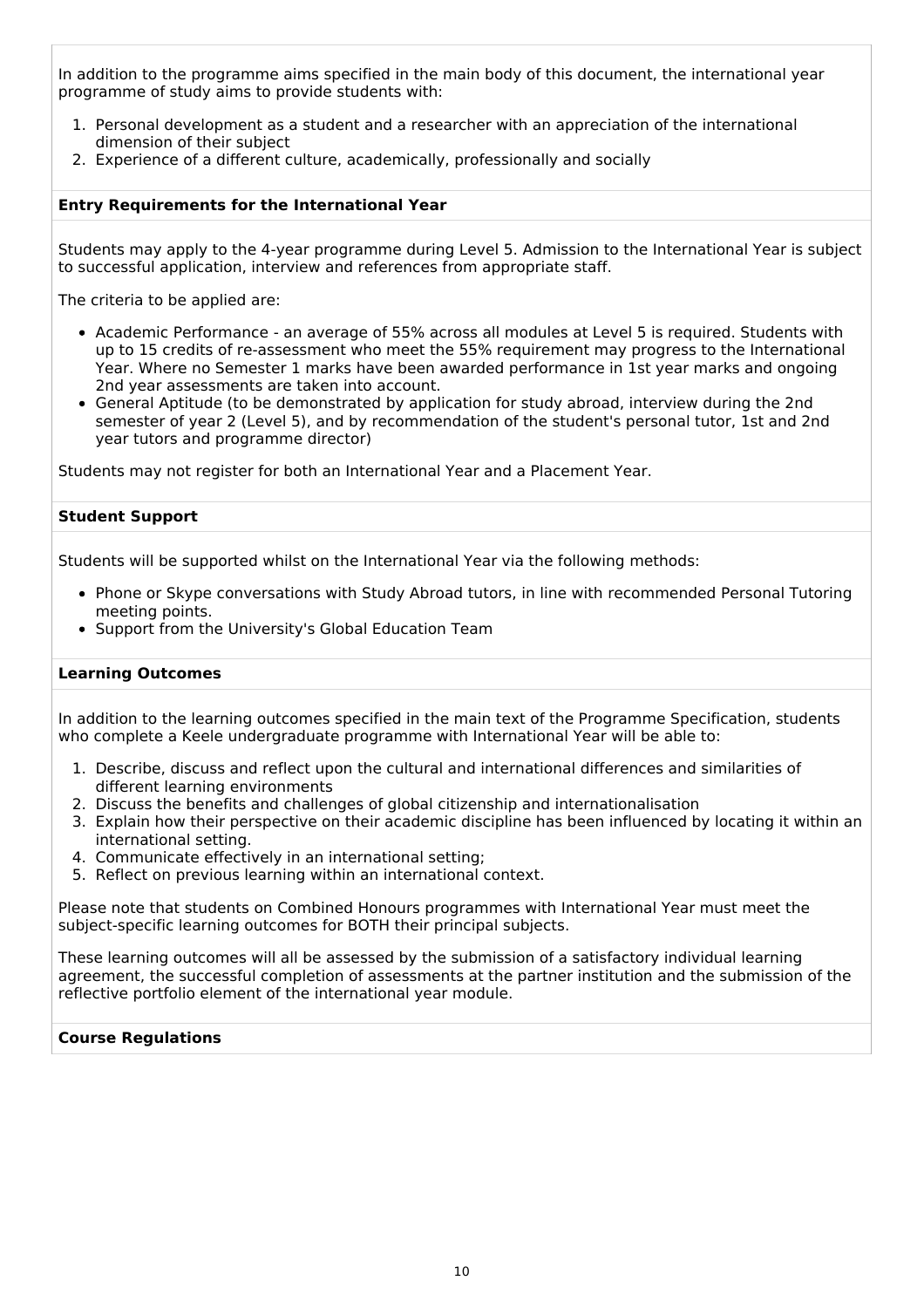Students registered for the International Year are subject to the programme-specific regulations (if any) and the University regulations. In addition, during the International Year, the following regulations will apply:

Students undertaking the International Year must complete 120 credits, which must comprise at least 40% in the student's discipline area.

This may impact on your choice of modules to study, for example you will have to choose certain modules to ensure you have the discipline specific credits required.

Students are barred from studying any module with significant overlap to the Level 6 modules to be studied on their return. Significant overlap with Level 5 modules previously studied should also be avoided.

### **Additional costs for the International Year**

Tuition fees for students on the International Year will be charged at 15% of the annual tuition fees for that year of study, as set out in Section 1. The International Year can be included in your Student Finance allocation, to find out more about your personal eligibility see: [www.gov.uk](http://www.gov.uk/)

Students will have to bear the costs of travelling to and from their destination university, accommodation, food and personal costs. Depending on the destination they are studying at additional costs may include visas, study permits, residence permits, and compulsory health checks. Students should expect the total costs of studying abroad be greater than if they study in the UK, information is made available from the Global Education Team throughout the process, as costs will vary depending on destination.

Students who meet external eligibility criteria may be eligible for grants as part of this programme. Students studying outside of this programme may be eligible income dependent bursaries at Keele.

Students travel on a comprehensive Keele University insurance plan, for which there are currently no additional charges. Some Governments and/or universities require additional compulsory health coverage plans; costs for this will be advised during the application process.

# **17. Annex - Work Placement Year**

### **Data Science with Work Placement Year**

### **Work Placement Year summary**

Students registered for this programme may either be admitted for or apply to transfer during their studies to the 'with Work Placement Year' option (NB: for Combined Honours students the rules relating to the work placement year in the subject where the placement is organised are to be followed). Students accepted onto this programme will have an extra year of study (the Work Placement Year) with a relevant placement provider after they have completed Year 2 (Level 5) at Keele.

Students who successfully complete both the second year (Level 5) and the Work Placement Year will be permitted to progress to Level 6. Students who fail to satisfactorily complete the Work Placement Year will normally revert to the 3-year programme and progress to Level 6 on that basis. The failure will be recorded on the student's final transcript.

Study at Level 4, Level 5 and Level 6 will be as per the main body of this document. The additional detail contained in this annex will pertain solely to students registered for the Work Placement Year option.

### **Work Placement Year Programme Aims**

In addition to the programme aims specified in the main body of this document, the Work Placement Year aims to provide students with the opportunity to carry out a long-term work-based learning experience (minimum 30 weeks equivalent of full-time work) in the computing sector between Years 2 and 3 (Levels 5 and 6) of their degree programme. The module will be underpinned by employability skills training (as part of their preparation during year 2), reflective assessment, employer and tutor evaluation and support from academic tutors.

### **Entry Requirements for the Work Placement Year**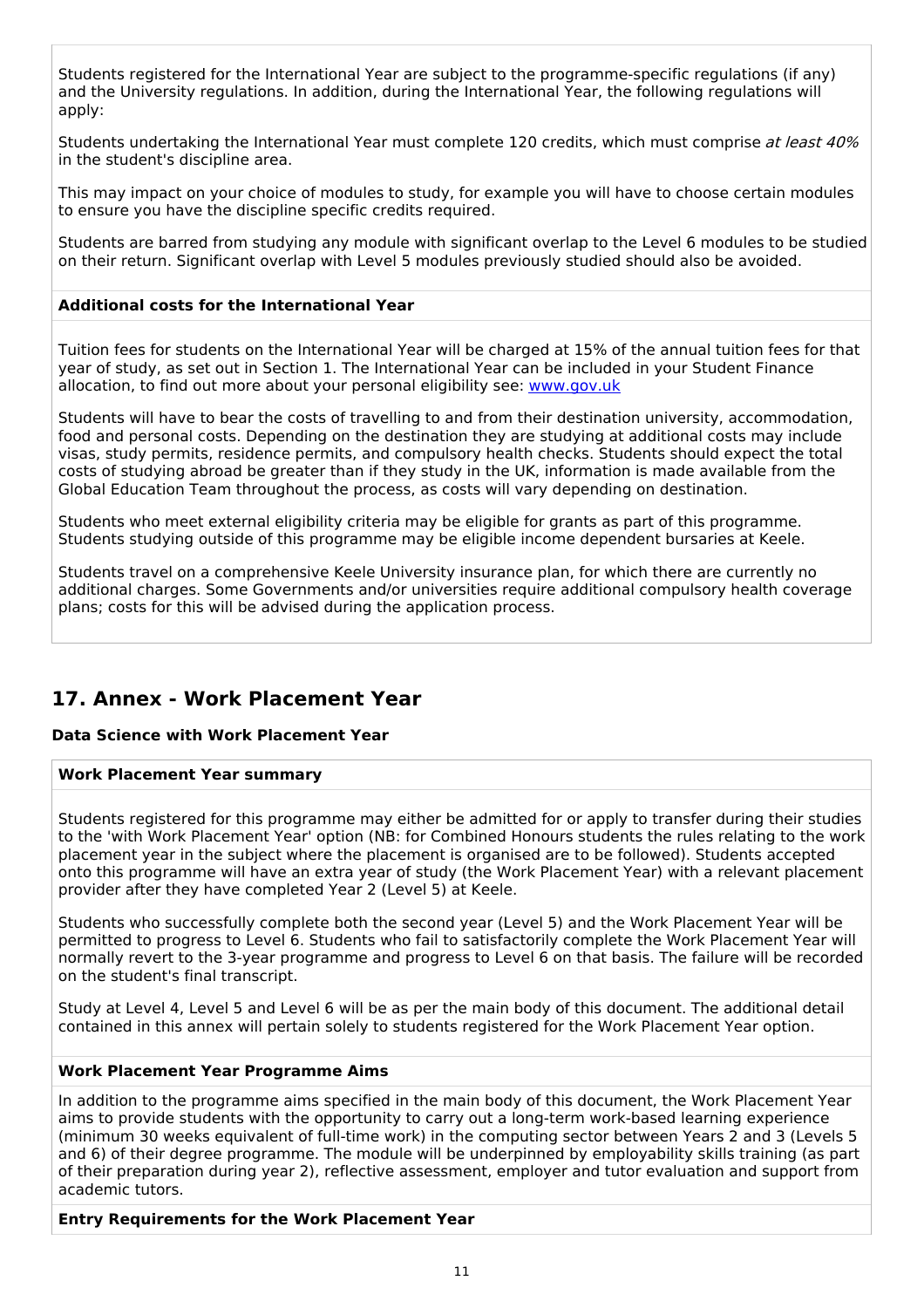Admission to the Work Placement Year is subject to successful application, interview and references from appropriate staff. Students have the opportunity to apply directly for the 4-year 'with work placement year' degree programme, or to transfer onto the 4-year programme at the end of Year-1 and in Year-2 at the end of Semester 1. Students who are initially registered for the 4-year degree programme may transfer onto the 3-year degree programme at any point in time, prior to undertaking the year-long work placement. Students who fail to pass the work placement year, and those who fail to meet the minimum requirements of the work placement year module (minimum 30 weeks full time (1,050 hours), or equivalent, work placement), will be automatically transferred onto the 3-year degree programme.

The criteria to be applied are:

- A good University attendance record and be in 'good academic standing'.
- Passed all Year-1 and Year-2 Semester 1 modules with an overall module average of > 55%
- Students undertaking work placements will be expected to complete a Health and Safety checklist prior to commencing their work experience and will be required to satisfy the Health and Safety regulations of the company or organisation at which they are based.
- (International students only) Due to visa requirements, it is not possible for international students who require a Tier 4 Visa to apply for direct entry onto the 4-year with Work Placement Year degree programme. Students wishing to transfer onto this programme should discuss this with student support, the academic tutor for the work placement year, and the Programme Lead. Students should be aware that there are visa implications for this transfer, and it is the student's responsibility to complete any and all necessary processes to be eligible for this programme. There may be additional costs, including applying for a new Visa from outside of the UK for international students associated with a transfer to the work placement programme.

Students may not register for both an International Year and a Work Placement Year.

### **Student Support**

Students will be supported whilst on the Work Placement Year via the following methods:

- Regular contact between the student and a named member of staff who will be assigned to the student as their University supervisor. The University supervisor will be in regular contact with the student throughout the year, and be on hand to provide advice (pastoral or academic) and liaise with the Placement supervisor on the student's behalf if required.
- Two formal contacts with the student during the placement year: the University supervisor will visit the student in their placement organization at around the 5 weeks afters placement has commenced, and then visit again (or conduct a telephone/video call tutorial) at around 15 weeks into the placement.
- Weekly supervision sessions will take place with the placement supervisor (or his/her nominee) throughout the duration of the placement.

### **Learning Outcomes**

In addition to the learning outcomes specified in the main text of the Programme Specification, students who complete the 'with Work Placement Year' option will be able to:

LO4.1 Evaluate their own employability skills (via a SWOT Analysis).

LO4.2 Create ILOs for their placement in order to develop the skills areas which they have identified as being weak or needing further enhancement.

LO4.3 Develop, through practice in the work place, the work-related skills identified through their SWOT analysis and ILOs.

LO4.4 Apply academic theory learnt as part of the taught degree to real situations in the work place.

LO4.5 Reflect on their work placement activities and experiences and evaluate the impact on their employability skills.

LO4.6 Explain how the professional computing sector operates and identify the skills required to pursue careers within the sector.

These learning outcomes will be assessed through the non-credit bearing Work Placement Year module (CSC-30024) which is assessed by a Mid-Placement Portfolio, a Final Placement Portfolio and an Oral Presentation.